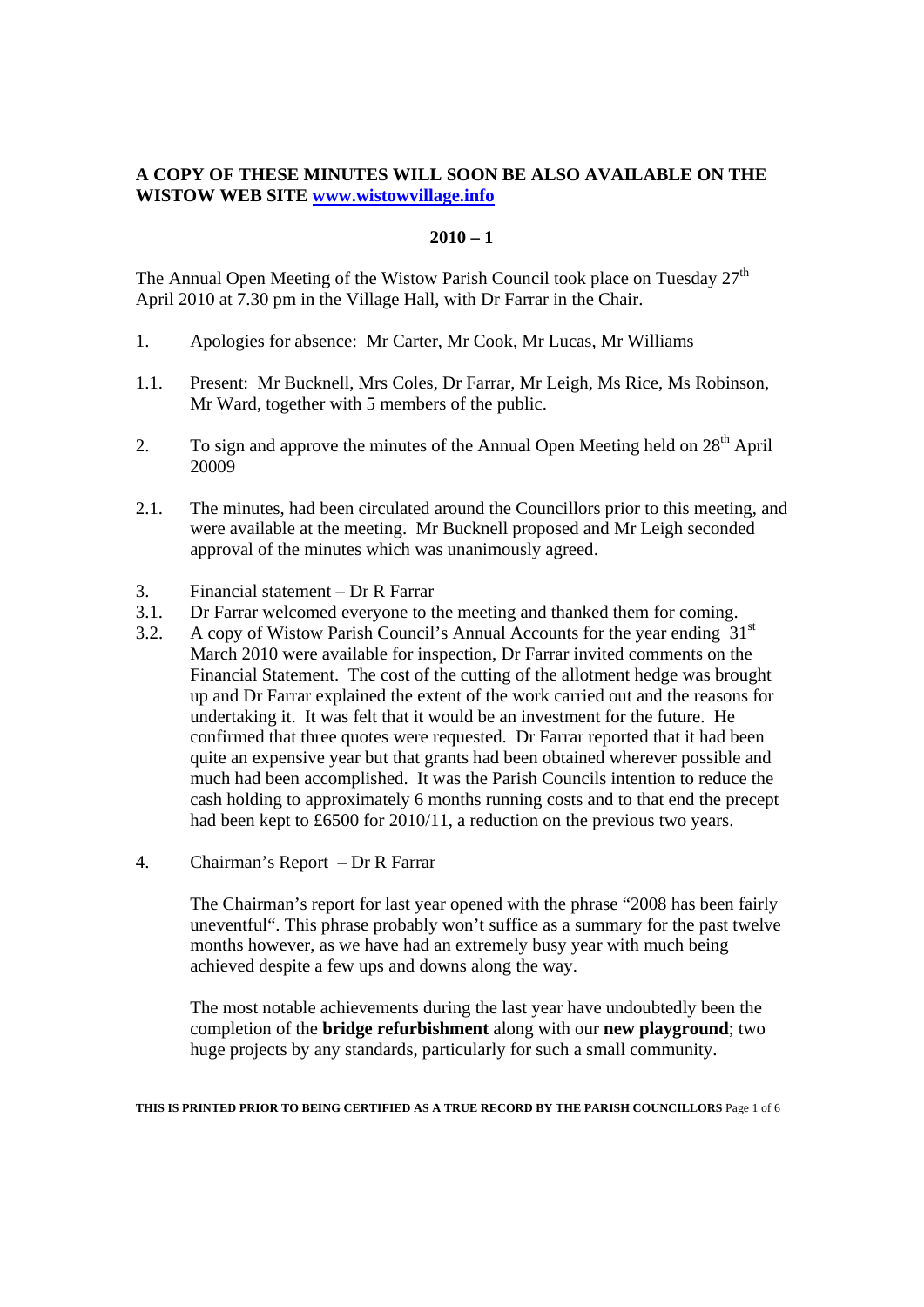Following a consultation with the village, the final outcome of the completed bridge project seems to have been well received by the village. As a parish council we are still working closely with the County Council to remedy a few last issues and teething troubles with the bridge and its associated landscaping. As an adjunct to this project we were also able to secure some minor **traffic calming** measures at the opposite end of the village; with no cost to the village.

Our other major project this year has been the addition of **new play facilities** in Oaklands Avenue with the aid of a £30,000 government grant plus some additional funding from the Red Tile Windfarm Trust. The new play area has given local children a fantastic play area comparable to those usually found in much larger towns and villages. As part of this project we have also improved access to the park and secured the entrance to reduce the risk of young children running out into the road. The new play area will be officially opened on 22 May by our local MP.

As everyone will have noticed, 2009 was a rather cold and protracted Winter, but luckily we managed to get the Wistow Toll bus route added to the official gritting routes, which now provides villagers with at least one **gritted route** out of the village. Following this unusually hard Winter we have also ordered a few additional salt bins to place in strategic points in the village ready for next Winter.

Despite being an expensive year with the playground project (the majority of which was covered by grant funding) the village will be pleased to know that we have also managed to substantially **reduce the annual precept** for the forthcoming year.

The Parish Plan is coming up for its fifth birthday and the Parish Council are now looking to review this plan and consult with the village as to priorities for the next few years, but as a quick summary, some of the things that have been achieved in the village over the past five years by the Parish Council and community minded villagers alike in direct response to the Parish Plan include:

- Post Box in Oaklands Avenue [12]
- Village Sign [15]
- Youth Club [16]
- Traffic Calming at both ends of the village [1]
- Website [13]
- Village Shop [7]
- New Playground [2, 10]

**THIS IS PRINTED PRIOR TO BEING CERTIFIED AS A TRUE RECORD BY THE PARISH COUNCILLORS** Page 2 of 6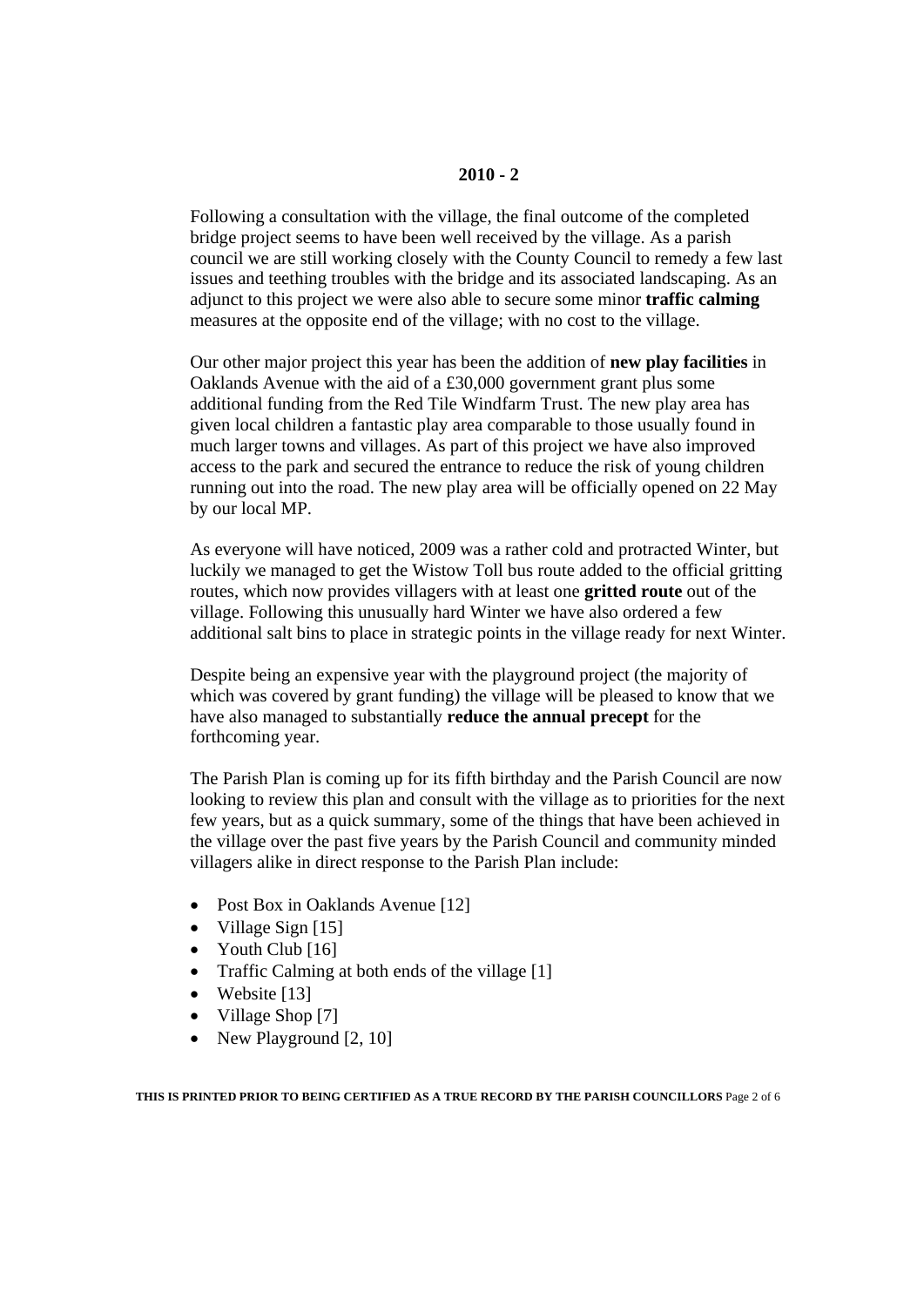# 5. Playground Report – Dr Farrar

Covered in report above

- 5.1. The Parish Council was congratulated on the new playground which was being well used by the community. Dr Farrar said that Mr Bucknell should be thanked for his input. The question of safety with regard to children running out into the road was raised and Dr Farrar confirmed that the Parish Council were looking into road markings. In response to a question regarding maintenance issues on the existing equipment Dr Farrar confirmed that at the safety inspection on  $6<sup>th</sup>$  April there was on one item that needed non-urgent attention and that was the stop on the aerial runway..
- 6. Allotment Report Mr Cook

Mr Leigh read Mr Cook's report in his absence

As we can all see the hedge bordering the allotments to the road with the junction of the C140 has no been cut back to a sensible height giving good visibility to this dangerous junction. There currently is a parcel of land up for re-let either as an allotment or farmed as is the rest of the land in this area. We have at this moment in time three applicants, any other person wishing to be considered should in the first instant contact Patsy Coles.

Dr Farrar explained that the Parish Council are looking into registering the allotment land which is currently not registered.

7. Traffic and Road Issues – Ms Rice

Raveley road - This road was resurfaced last August. The road was clearly unsatisfactory and complaints were made to CCC. CCC and the Contractors agreed that the finish was not ideal, and if remedial work was considered necessary it would be carried out prior to the final dressing scheduled for this summer.

Speed limit - There is now a 30 mile speed limit in place throughout village. Traffic calming - The parish council submitted a bid for a Jointly Funded Minor Improvements Grant. The application was for traffic calming measures on the Mill Road entrance to the village. The bid was unsuccessful but the work was still carried out and funded as part of the remedial bridge work.

7.1 It was explained that there would be a two layer top dressing applied to Raveley Road in an attempt to improve the surface.

**THIS IS PRINTED PRIOR TO BEING CERTIFIED AS A TRUE RECORD BY THE PARISH COUNCILLORS** Page 3 of 6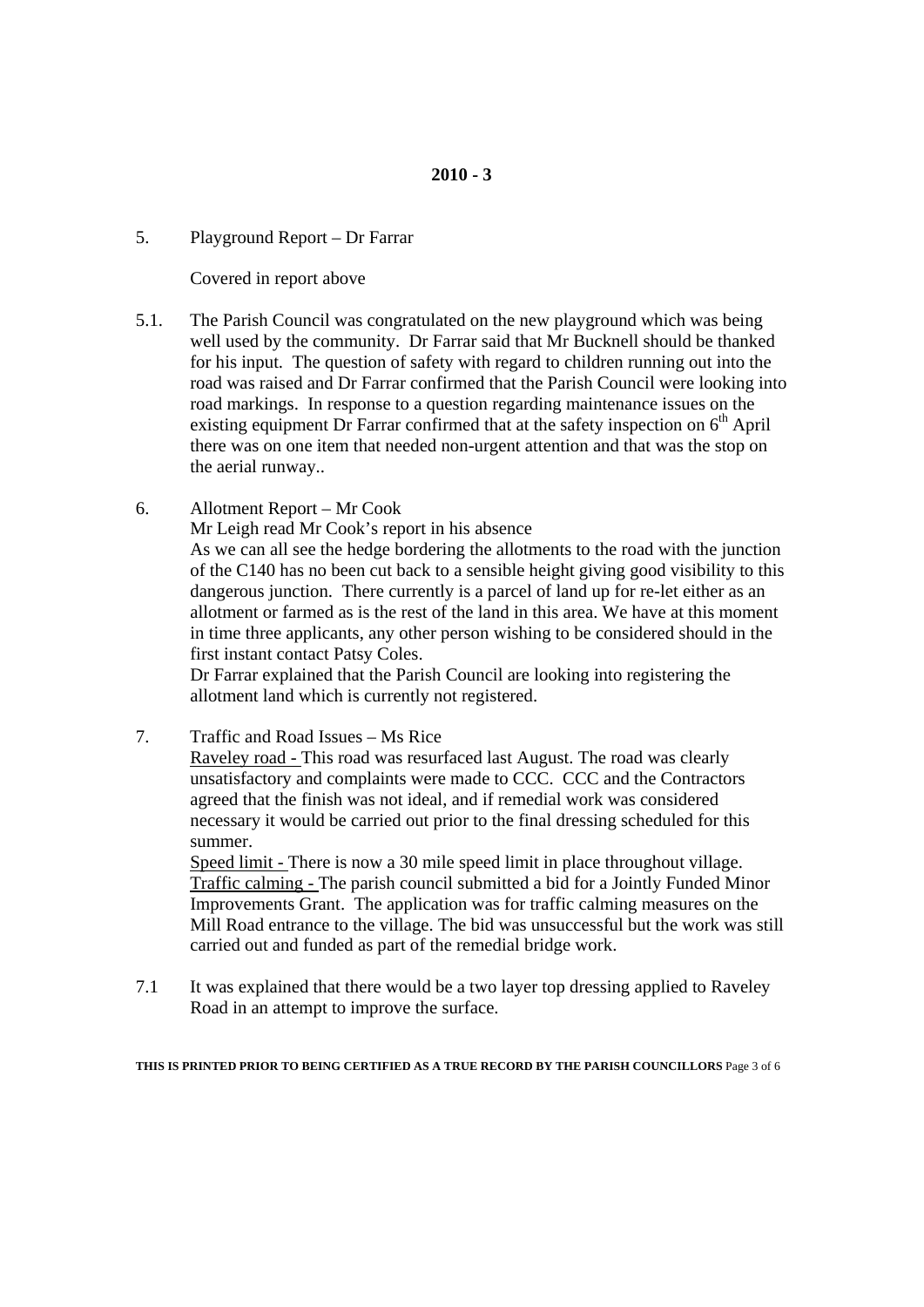# 8. Countryside report – Mr Cook

Mr Leigh read Mr Cook's report in his absence.

We have further funding this year from the County Council to open up some of our lost paths, should any one wish to help to clear areas that are over-grown etc please contact Jeremy Carter or Patsy Coles. Most of the bridges have been replaced but help is still required to keep them in good order.

The Parish Council wishes to thank Richard Blackhurst in assisting to reinstate fallen and mis-guided 'Way Markers' to public footpaths on his own land and land managed by him.

We would also like to thank Mr Juggins for his commitment in keeping the footpaths on his land open and in good repair.

Dog fouling is still a great problem now that the dog population of the village is still growing. It is an offence for a dog to foul the public high way; this includes verges, so please clean it up. The main problem areas are Harris Lane at both ends, and the footpath just over the bridge. We have more than enough poo bins for a small village.

- 8.1 It was mentioned that no dog fouling/dogs on leads signs had been put up with the waymarkers. These had been obtained form HDC. It was reported that people drop poo bags and it was asked if bins could be put by the bridge and half way down Harris Lane.
- 8.2 The Parish Council were asked to look at a grass crossing which was beginning to erode as part of the footpaths work. The need for more footpaths was questioned but it was stated that it was part of the Parish Plan and the desire for circular walks was highlighted.
- 8.3 The ploughing of the footpath from the bridge to Bury was raised and the Parish Council were asked to write to the farmer. Dr Farrar explained that Mr Carter was taking over the Countryside role and was to undertake some training on legislation and rights. This would better enable the Parish Council to work with the farmer to ensure future access. It was also reported that the verge on Blackhurst Lane/Hill Road had been damaged but was to be repaired.
- 8.4 It was agreed that we should all respect the footpaths and the work that goes into maintaining them. Mr Bucknell stated that a Dog Warden is available if there are ongoing issues with particular dog owners.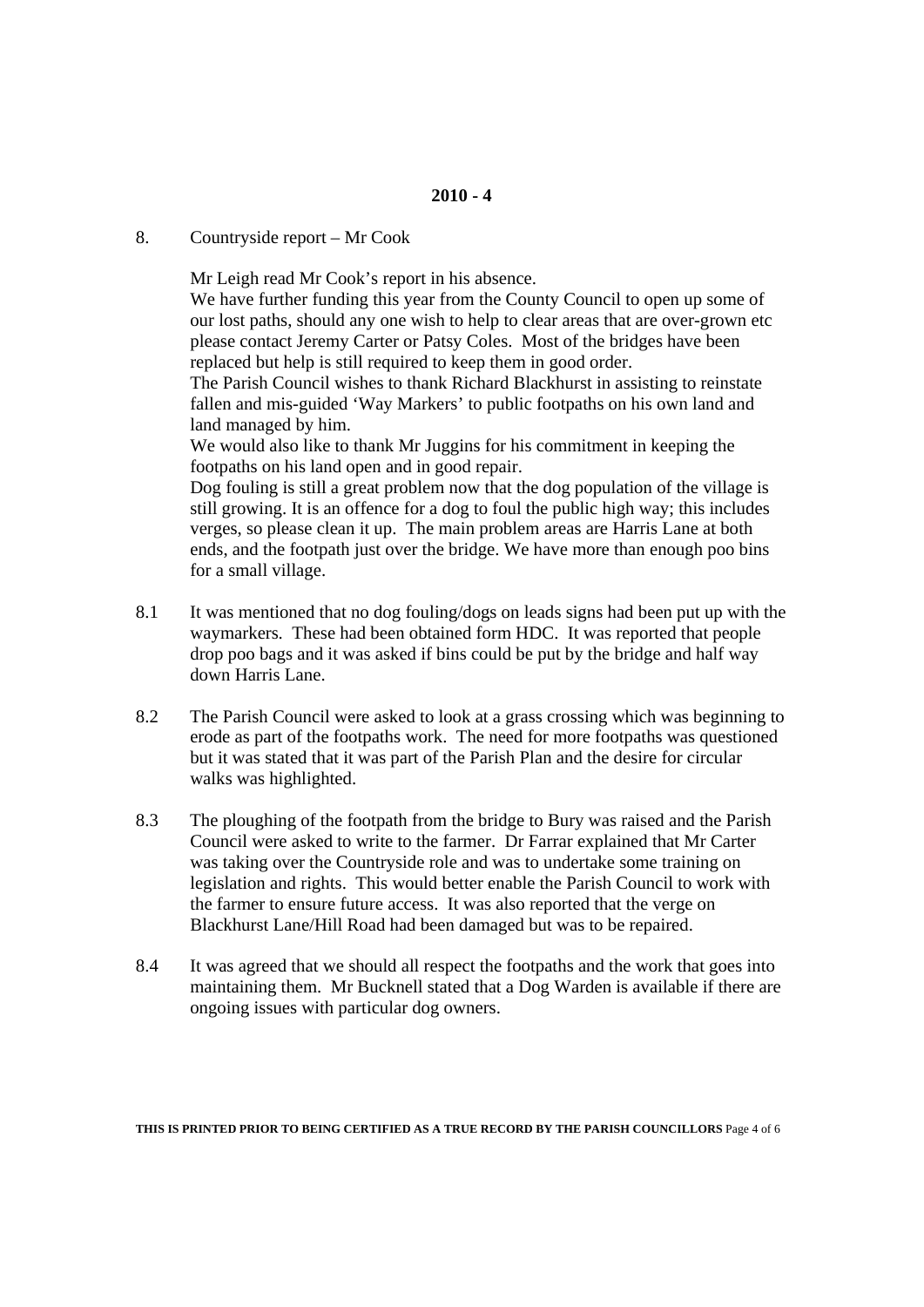# 9. Village Hall Report – Mr Leigh

As with years past the Parish Council appointed two councillors to attend the village Hall Committee meetings and provide a liaison service between the two groups and also assist in any extra curricular activity that they could. The primary activity and discussion point throughout the year was the redesign of the current hall to be updated, modernised and expanded. This project is well under way and a series of plans have been drawn up, latterly with planning permission sought and approved for these plans. Also, and as always, the Village Hall Committee have worked tirelessly not just in their capacity as fund raisers for the hall but also in providing a hub to village entertainment and spirit. They have worked on projects greatly enjoyed by many such as the annual Fun Weekend, Music Night and Cricket Weekend. This council applauds and thoroughly backs the Village Hall Committee in these endeavours and I am sure that the Friendship, Toddler and WI groups along with the rest of the village are grateful for the committees continued maintenance and running of the Village Hall.

#### 10. Bridge Report – Mr C Leigh

In the winter of 2008/2009 the bridge in Wistow was subject to a series of vehicle collisions resulting in substantial damage. This necessitated inspection by County Council agencies who prepared a detailed dossier of information to dictate any rework and repair to the bridge. During this process it was found that the bridge no longer conformed to modern legislation regarding the strength of the structure. The County Council proposed a number of options that were presented to this council, none of which were deemed in keeping with the village spirit and original architecture. The County Council then worked on a series of further options which were then discussed by this council and then opened up for viewing and discussion by the greater Parish. A plan was jointly agreed which involved keeping the current bridge design and architecture and restricting it to one way traffic via a stop and give way process. This also involved in land purchase from adjoining properties to ensure correct sight lines. The work on the bridge to implement these designs began in November 2009 resulting in limited road closure and a fast implementation of the necessary structural changes. This council created a working group to assist the County Council in the project and ensuring it was finished to a majority satisfaction. In this regard Stephen Mcgee must be complimented as the County Council liaison as he has consistently tried to listen to this council and assist where restrictions allowed. The project is nearing completion and currently the outstanding issues are completion of a solar powered safety sign which will allow the County Council to take a view on moving the give way sign and area which is seen by many as being too close to the bridge. Also we are working with County Council to ensure satisfactory regrowth of the green damaged during construction and the painting of the Kerb

**THIS IS PRINTED PRIOR TO BEING CERTIFIED AS A TRUE RECORD BY THE PARISH COUNCILLORS** Page 5 of 6